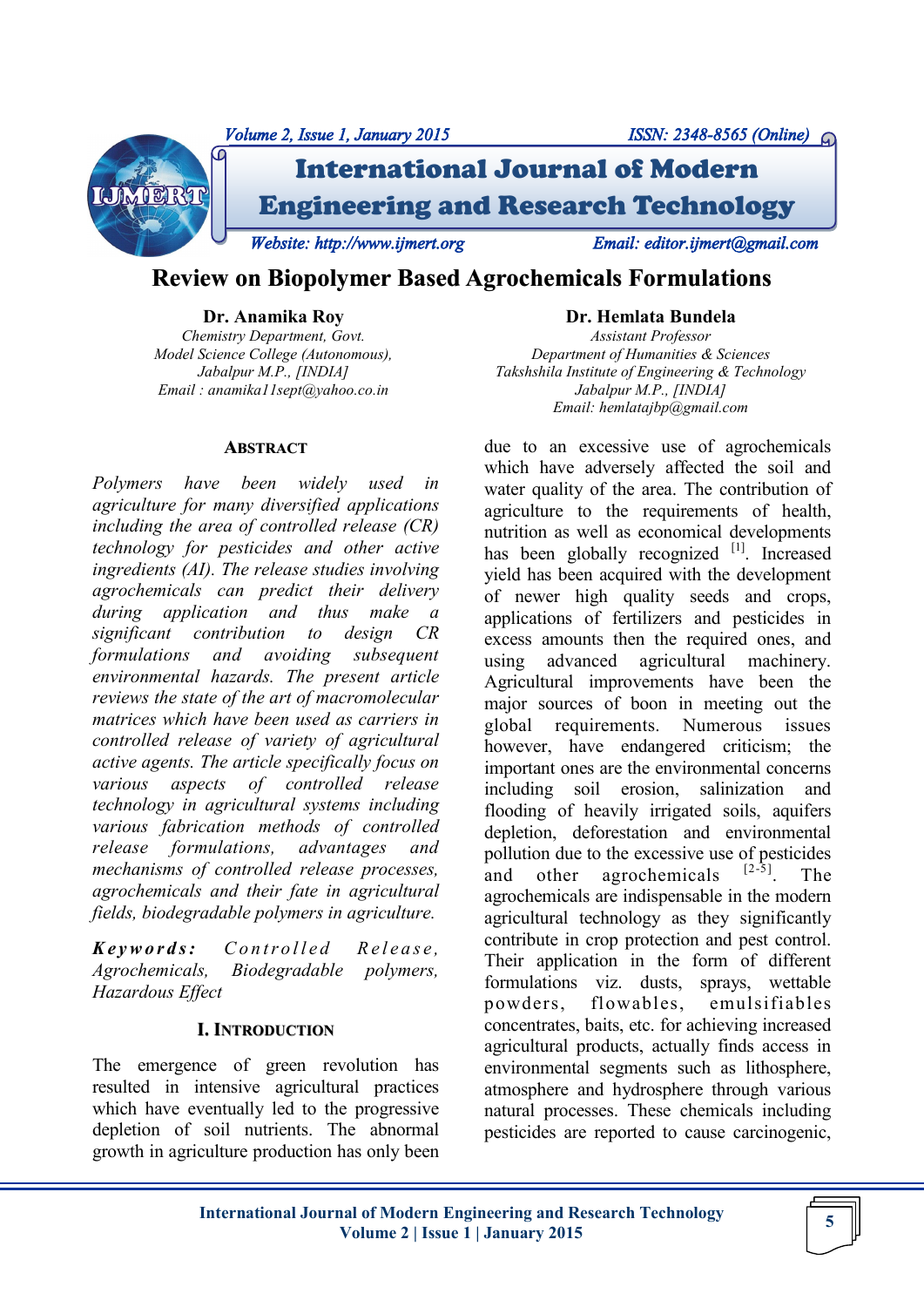mutagenic, reproductive anomalies and also affect various developmental processes [6-8].

These days, synthetic chemical pesticides and herbicides (e.g. carbamates and organophosphates) are widely used to combat crop loss. Such agrochemicals are associated with environmental pollution due to presence of toxic residues. Employing reduced-risk pesticides and herbicides based on plant essential oils, which are also biodegradable  $[9]$ may prove an excellent alternative. Pesticides have caused a great harm to humans and the environment. For environment and drinking water, the maximum admissible concentration of a single compound established by the European Union (EU) is 0.1 mg  $L^{-1}$  and 0.5 mg L<sup>-1</sup> as maximum allowed for the total concentration of all pesticides [10].

## **2. CONTROLLED RELEASE TECHNOLOGY IN AGRICULTURE**

"Controlled release (CR) is the permeation regulated transfer of an active ingredient from a reservoir to a targeted surface to maintain a predetermined concentration level for a specified period of time" [11, 12]. The comparative release profiles of conventional and CR assisted delivery of active agents are shown in **Figure 1** which clearly depicts how a CR formulation can maintain an effective level of agent for a longer and desired time.



*Figure 1: Theoretical pesticide active site concentrations from conventional and controlled release.*

In the case of a conventional formulation, the AI is released with a higher concentration greater than the optimum level needed in short time duration. CR technology has been applied in agriculture, biomedical, food, pharmaceutical industries to deliver active substances such as pesticides, herbicides, fertilizers, biomolecules and drugs [13-17].

In most of the checked release formulations, the active agent is dispersed in or combined with polymeric matrices  $[18]$  through i) Physical mixing of an active agent with a polymer to yield a rate controlling device; ii) Chemical binding of the active agent to the polymer matrix to act as carrier and subsequent release of active ingredient is controlled by the chemical cleavage of polymer-active agent bond or by environmentally induced depolymerization. The choice of either method for achieving controlled release in a particular application depends on the release rate required, properties of the active agent and the cost [19] .

Controlled release technology is used in crop so that environmental pollution can be reduced. It offers several advantages over the conventional methods of pesticide applications. CR technology has many applications in agriculture, where protection of crops from pests is required for extended period of time  $[20, 21]$ . Some of the advantages of this approach are worth mentioning such as, constant level of active agent, smaller doses, reduction of evaporative losses, reduction of phytotoxicity, decrease in environmental pollution, ease in handling and a steady rate over an extended period of time  $[22, 23]$ . The main objectives controlling the agrochemicals delivery are to achieve more effective therapies, less side effects, prolonged efficacy, enhanced safety and reliability of agrochemicals [24-27] .

A safe pesticide formulation could be one which checks the availability of the active moiety at any point of time to be adequate for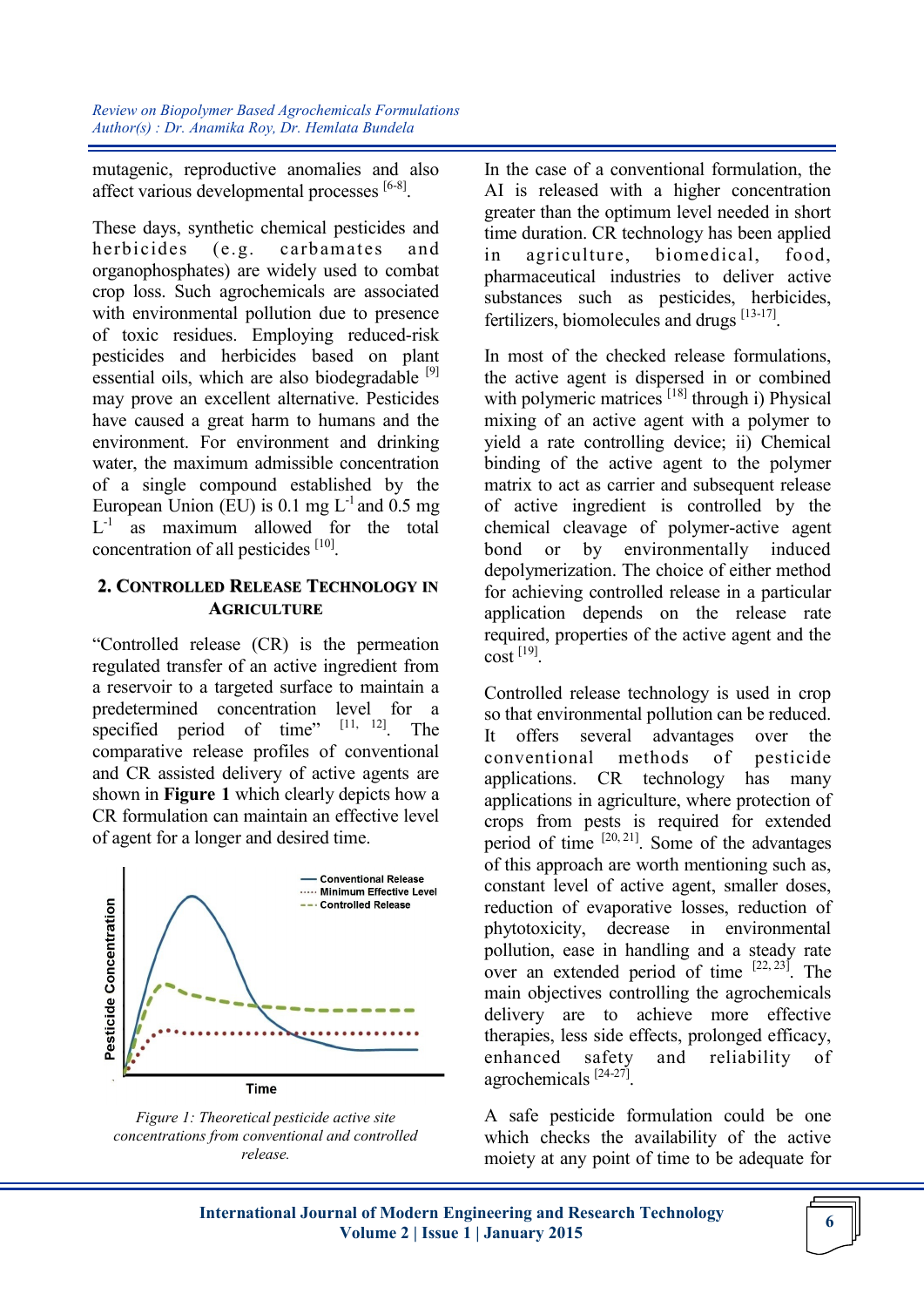pest control and leave minimum residues on crops and in environment. Encapsulating technology provides us a handy tool which helps to achieve these chemicals in the polymeric matrix. The polymer encapsulated formulations are superior to non encapsulated commercial formulations in extending activity [28, 29], reducing evaporative and degradation losses  $[30]$ , leaching  $[31]$ , and dermal toxicity  $[32]$ . When the normal half-life of a potent pesticide is short, the release formulations are especially advantageous in comparison to conventional methods of application [33].

# *2.1 Advantages of controlled release technology*

Delivery of an active agent at a desired rate and duration forms the very basis of CR technology and offers numerous benefits over conventional way of applications. The advantages of controlled release techniques may be summarized as below:

- (i) In the traditional delivery systems, the active agents give maximum release in the initial duration of application and then the availability of active agent goes an increasing and almost acquires ineffective level at the end of the process. These problems can be solved by controlled release technology, which gives the uniform release amount upto the whole application period.
- (ii) The use of agrochemicals used for controlling pests and weeds vegetation in traditional agricultural practices often results in spreading of active agent by runoff or wind and may be hazardous to animal beings and human. In CR technology, however, a much less amount of active agent is required for the purpose and, therefore may significantly cut down the exposure risks to human, animal and surrounding.
- (iii) The CR technology is economically viable as less amount of active material is needed due to reduction in the number of applications to acquire the desired level of agricultural activity.
- (iv) It also lowers results in reduction of phytotoxicity by lowering the high mobility of the pesticides in the soil, thus reducing its residues in the food chain.
- (v) CR technology also gives the sufficient options to select pesticide for crops. In spite of these advantages, there are certain points that need to be considered prior to designing a CR formulation, as discussed below:
	- (a) It normally happens that the CR formulations are a little bit more costly than the conventional applications due to the costs of preparing and polymer(s) used in fabricating the formulations. This could, however be modified by using low cost naturally occurring polymers. Furthermore as repeated application of pesticide will not be required with CR formulations, the extra cost will be less compensated.
	- (b) In CR technology after the release of pesticide from the formulation, the polymer is blended to the soil and it may produce undesired consequences. Thus, to avoid these situations it is inevitable to use either degradable polymers or such polymers that could enhance the fertility of the soil after disintegration.
	- (c) It is also advisable to load two or more kind of agricultural active agents on a single polymer carrier so that multi way effects could be

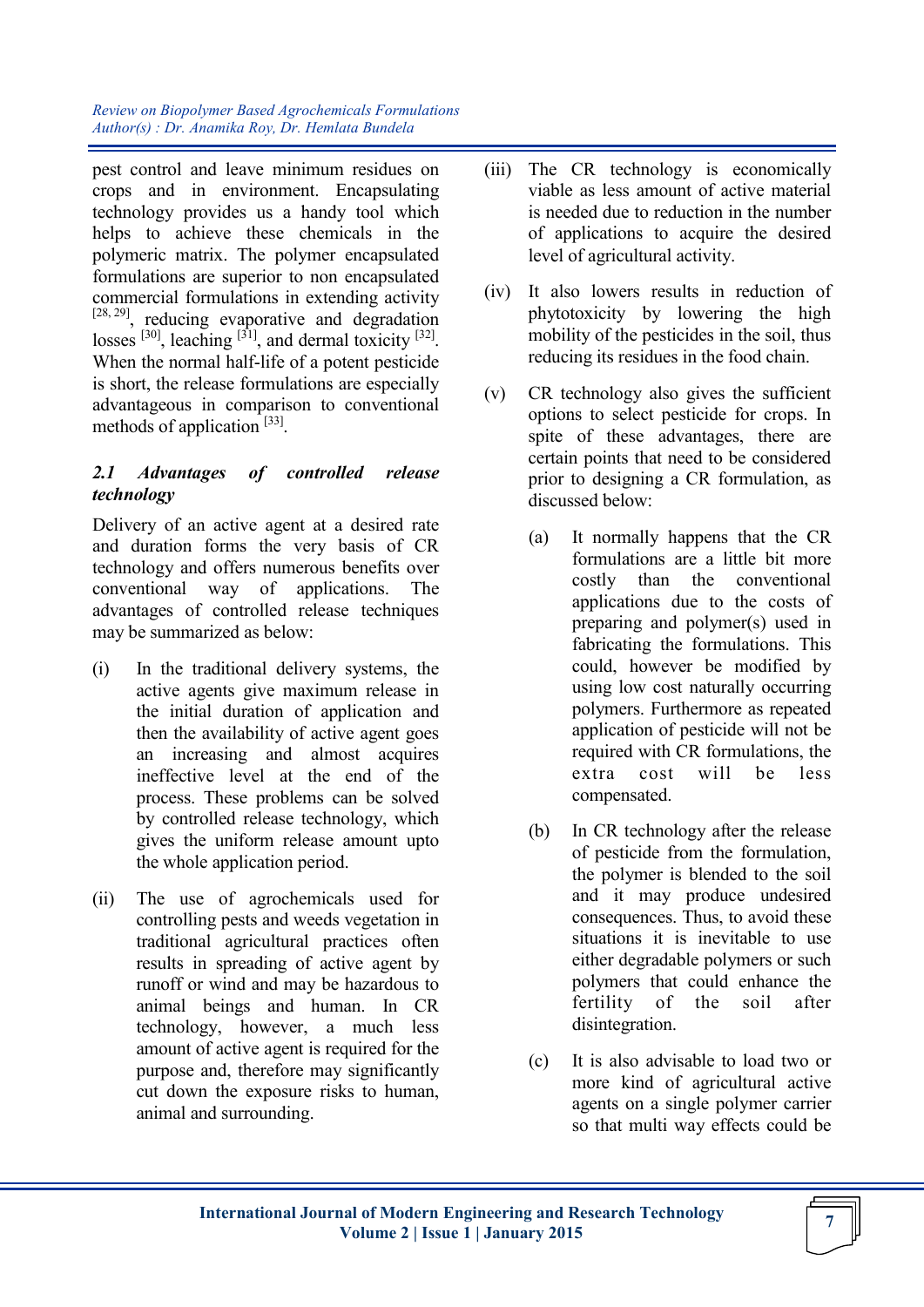> observed on the quality a quantity of the soil  $^{[34]}$ .

# *2.2. Polymers in Controlled Release Formulations*

Polymer properties can be made more applicable to meet specific needs by varying the "atomic composition" of the repeat structure and by varying molecular weight. The polymer flexibility can also be varied through the presence of side chain branching and according to the lengths and the polarities on the side chains<sup>[35,36]</sup>.

## *2.3. Types of Polymeric Controlled Release Formulations*

Controlled delivery is one of the most enviable requirements from a carrier, which involves multi-disciplinary site specific or targeted approach.

*a) Nanoparticles:* Nanotechnology is known to involve the study and use of materials at an extremely small scale of few nanometers and exploits the fact that the same material might have very different properties at this ultra small scale than at the micro or macro levels. Nanoparticles vary in size from 10 to 1000 nm. The active ingredients (**Figure 2**) are dissolved, entrapped, encapsulated or attached to nanoparticles matrix depending upon the method of preparation [37, 38].

*b) Nanocomposites:* Nanocomposites are conventionally prepared by a judicious combination of organic polymer matrix and inorganic filler of nanodimension. The resulting hybrid materials exhibit high durability, high strength, design, light weight and process flexibility, used in so many industries including transportation, agriculture, aerospace, defense, sporting goods, food manufacturing, packaging and energy infrastructure sectors<sup>[39,40]</sup>.

*d) Carbon Nanotubes (CNT):* CNTs are used as vehicles to deliver desired and useful agrochemicals into the seeds during germination that can protect them from the diseases. Since CNT is growth promoting, it will not have any toxic or adverse effect on the plant [41].

*e) Mesoporous Silica Nanoparticles:* Mesoporous silica nanoparticles have been extensively investigated as a delivery system. It is well known that mesoporous silica nanoparticles have porous and homogeneous nature, high pore volume, tunable pore structure, high specific area and physicochemical stability. Mesoporous silica nanoparticles help in delivering DNA and agrochemicals into isolated plant cells. Mesoporous silica nanoparticles are chemically coated and serve as containers for the plant as a genes delivering agent [42] .

*f) Nanosensors:* The biosensor system is a useful and an ideal tool for online monitoring of agrochemicals and nerve agents. Bio analytical nanosensors are used to detect and quantify the minute amounts of contaminants like bacteria, viruses and toxic microorganisms etc. in agriculture and food systems [43].



**Polymeric Nanoparticle** 

Active Ingredient in nanoparticle

*Figure 2: Polymeric nanoparticles for controlled release.*

The AI release in this case is controlled by the transport rate of the active compound across the membrane (membranes can be porous or non-porous, and biodegradable or non

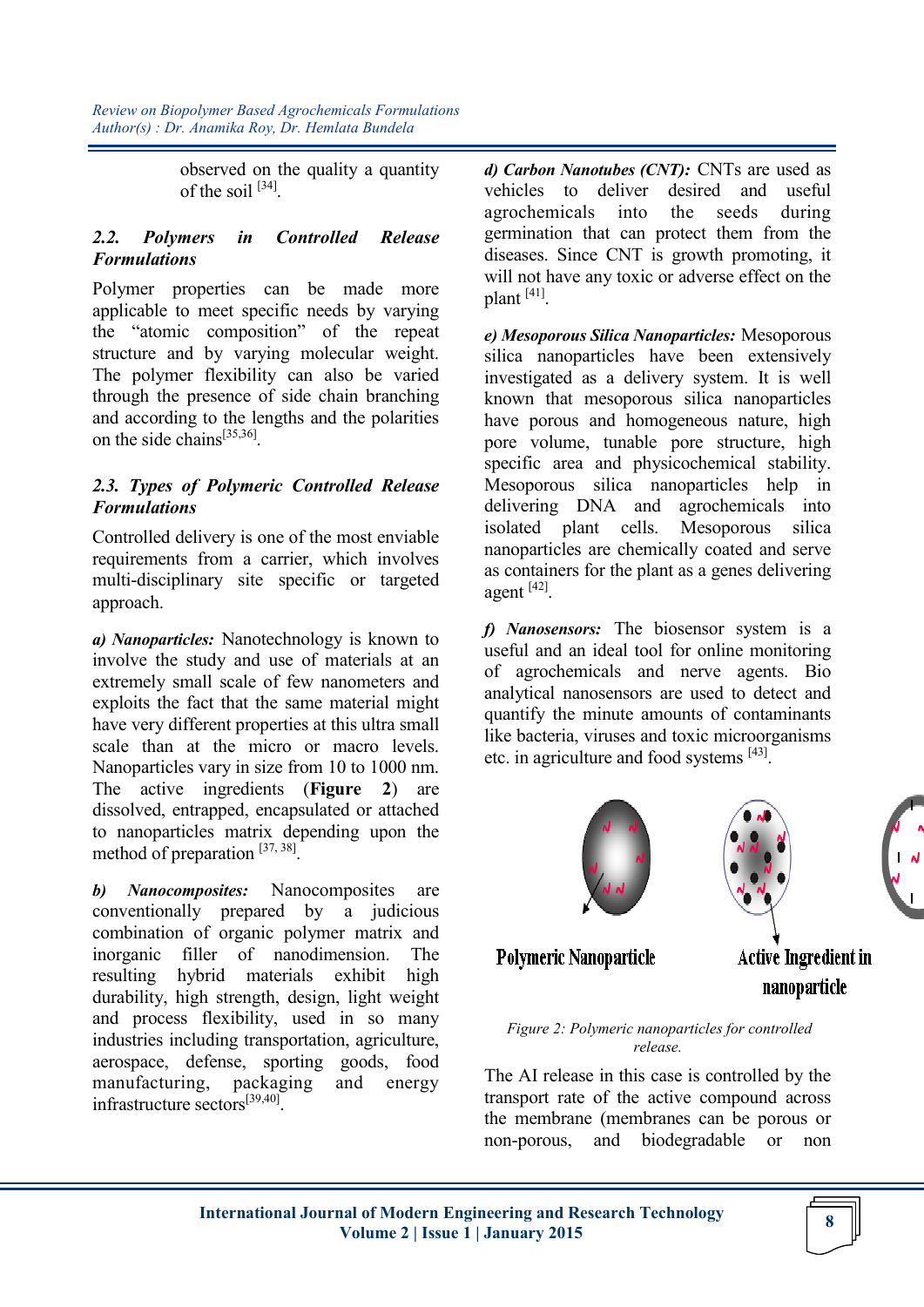biodegradable), that is, by the diffusion coefficient and the thickness of the layer (according to the Fick's law). These systems exhibit a very interesting zero order kinetic, a constant release rate independent of time [44].

## *2.4. Release from Biodegradable Systems*

The biodegradation mechanism of AI release (as depicted in **Figure 3**) from biodegradable controlled release systems affects device performance substantially. The significant factor is the device design.



*Figure 3. Selected biodegradable polymers commonly used for pesticide controlled release.* 

#### **3. ENVIRONMENTAL CHALLENGES DERIVING FROM AGROCHEMICALS**

Pesticides disappearance (95%) from soil by volatilization, leaching, surface run-off, and uptake by plants or the migration of invertebrates or small mammals with residues in their bodies is depicted in **Figure 4**. Comparable pathways of loss of pesticides from plants are that residues which may volatilize pass to the soil, in root exudates or be removed when the crop is harvested. Only the residues that remain in the plant or soil are metabolized, and often, for persistent pesticides, these represent only a small proportion of the whole.



*Figure 4: Pesticide disappearance (95%) from soil (time in years).*

#### **4. CONCLUSIONS**

In this review articles, we have discussed the various agrochemicals and their controlled release effect. Various removal methods such as Nanoparticles, Nanocomposites, Carbon Nanotubes, Mesoporous Silica Nanoparticles, Nanosensors have been also reviewed. It was found in survey of literature biodegradable polymers widely used in controlled release technology due to their degradable nature and non polluting waste material.

### **REFERENCES:**

- [1] Sopena F, Maqueda C, Morillo E. Cien Inv Agr 2009; 35: 27-42.
- [2] Moros J, Armenta S, Garrigues S, Guardia M de la. Talanta 2007; 72: 72–79.
- [3] Pretty JN, Morison JIL, Hine RE. Agric Ecosyst Environ 2003; 95:217- 234.
- [4] Bajpai AK,Giri A. React Funct Polym 2002;53:125-141.
- [5] Ali D, Nagpurea NS, Kumar S, Kumar R, Kushwaha B, Lakra WS. Food Chem Toxicol 2009; 47: 650–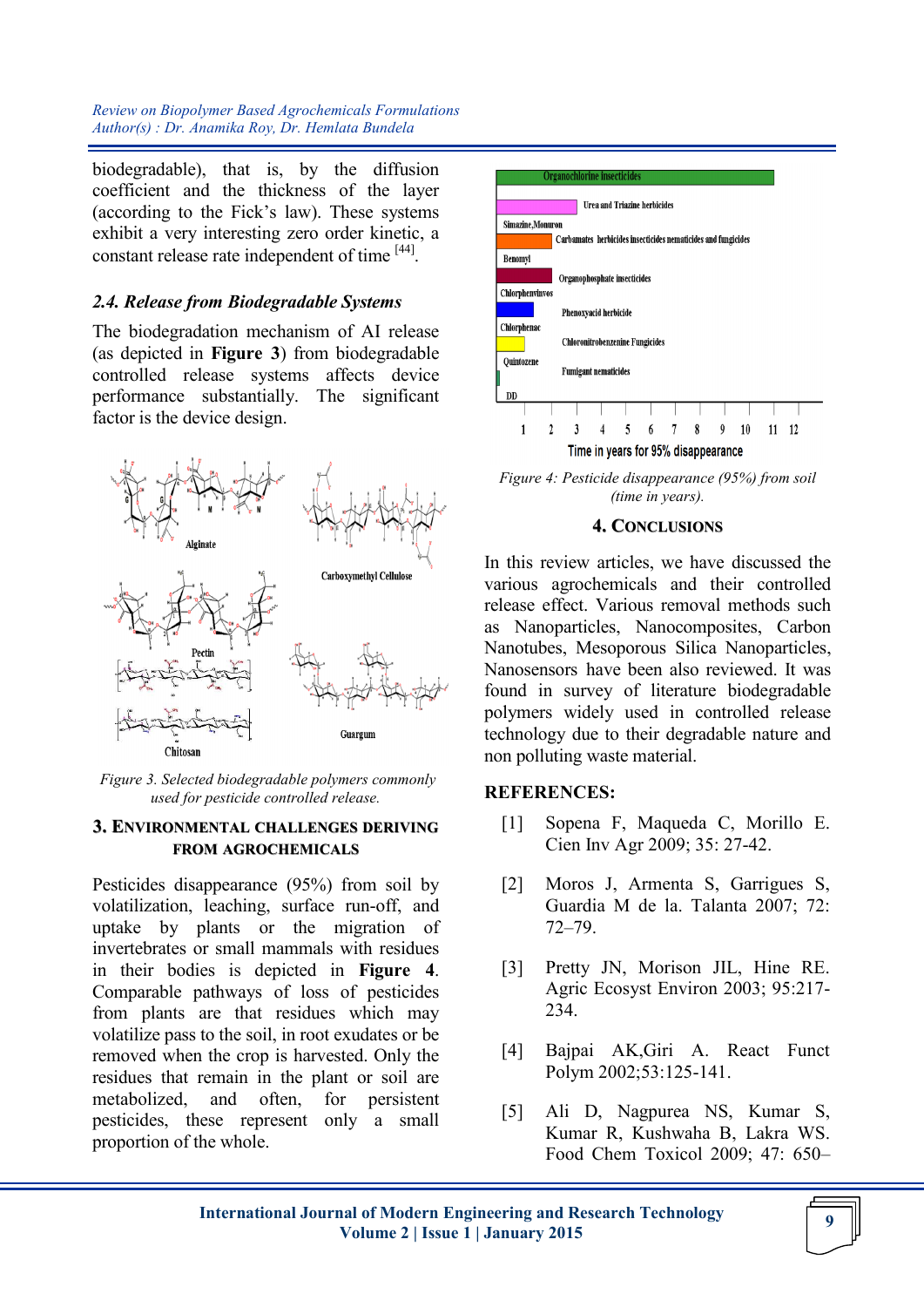656.

- [6] Singh B, Sharma DK, Gupta A. J Hazard Mater 2009; 161:208–216.
- [7] Sarigul T, Inam R. Bioelectrochem 2009; 75: 55–60.
- [8] Robles R, Sanchez de la Cruz E R. Salinas JR. Agrociencia 2005; 39:205 -210.
- [9] Varona S, Martin A, Cocero M J. Chem Eng Process 2009; 48:1121– 1128.
- [10] Ahmadi F, Shahsavari A A, Nasrabadi M R. J Chromat A 2008; 1193:26–31.
- [11] Orive G, Hernadez RM, Dominguez AG, Pardraz JL.Curr Opinion Biotechnol 2003; 14:659-654.
- [12] Milhou, A.P.; Michaelkis,A.; Krokos, F.D.; Mazomenos, B.E.; Couladouros, E.A. J. Appl. Entomol. 2007,131, 128-138.
- [13] Kharine, A.; Manohar, S.; Section, R.; Kolkman, R.G.M.; Bolt, R.A.; Steenberger, W.; Demull, F.F. Phys. Med. Biol. 2003, 48, 357-370.
- [14] Peppas, N.A.; Leobandung, W. J. Biomat. Sci.Polym. Ed. 2004,15, 125 –144.
- [15] Kenawy, El-E.; Sakran, M. J. Appl. Polym. Sci. 2001,80, 415-421.
- [16] Davies, M. J. Trends Biotechnol. 2001, 19, 489.
- [17] Tashima, S.; Shimada, S.; Ando, I.; Matsumoto, K.; Takeda, R.; Shiraishi, T. J. Pest Sci. 2000,25, 128-132.
- [18] Liu, J.; Lin, S.; Liu, E.; Li, L. 2005,298, 117-125.
- [19] Vidal, M.M.; Filipe, O.M.S.; Cruz Costa, M.C. J. Chem. Educ. 2006, 83, 245-247.
- [20] Kulkarni, A.R.; Soppimath, K.S.; Aminabhavi, T.M.; Dave, A.M.; Mehta, M.H. J. Control. Rel. 2000, 63, 97–105.
- [21] Dust, J.M.; Secord, M.D. J. Phys. Org. Chem. 8,2004, 810-824.
- [22] Hekmat, A.; Barati, A.; Frahani, E. V.; Afraz, A. World Academy of Sci. Engineering and Technology 2009,56, 96-100.
- [23] Li, Z. Micropor. Mesepor. Mat. 2003,61, 181-188.
- [24] Celis, R.; Hermosin, M.C.; Carrizosa, M.J.; Cornejo, J. J. Agric. Food Chem. 2002, 6, 2324-2330.
- [25] Solomon, R.D.J.; Santhi, V.S. J. Agronomy. 2007,6, 370-373.
- [26] Roy, A.; Bajpai, J.; Bajpai, A.K. Ind. J. Chem. Technol. 2009,16, 388-395.
- [27] El-Nahhal,Y.; Undabeytia, T.; Polubesova, T.; Mishael, Y.; Nir, S.; Rubin, B. "Appl. Clay Sci. 2001,18, 309-326.
- [28] Shaviv, A. Adv. Agron. 2000, 71, 1- 49.
- [29] Rudzinski, W.E.;Dave,A.M.; Vaishna, U.H.; Kumbar, S.G.; Kulkarni, A.R.; Aminabhavi, T.M. Des. Monom. Polym. 2002, 5, 39-65.
- [30] Lee, Y.H.; Sookim, J.; Dokim, H. Key Eng. Mater. 2005, 277, 450–454.